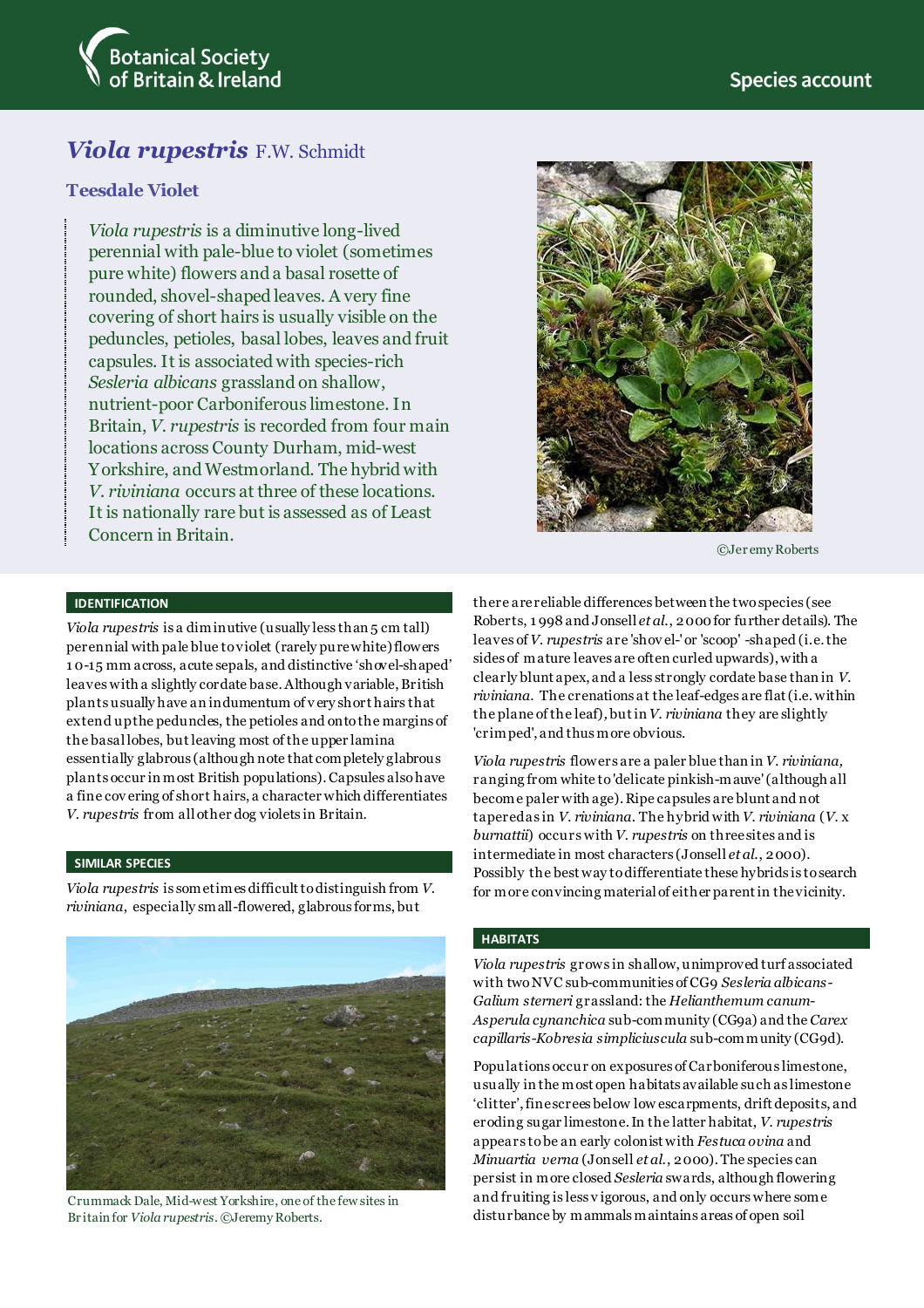(Bradshaw & Doody , 1978a).

### **BIOGEOGRAPHY**

*Viola rupestris* is an Eurasiatic species with a wide-temperate distribution, extending from Sakhalin in the Russian Far East to southern, central and northern Europe (Nordal *et al*., 2005). It is scarce in western Europe and is confined to montane areas in the southern parts of its range.

In Britain,*V. rupestris* has a relict distribution in northern England (Valentine & Harvey, 1961), occurring in four main areas: Widdybank Fell in Teesdale, Long Fell in Cumbria, Arnside Knott in Westmorland, and the southeastern slopes of Ingleborough in mid-west Yorkshire (Roberts, 1977; Taylor, 1 999). Its altitudinal range is from 140 m on Arnside Knott to 61 0 m on Long Fell.

*Viola rupestris* was first discovered on Widdybank Fell in 1 862 by James Backhouse Jnr (Backhouse, 1884). Here, almost the entire population is restricted to the sugar limestone outcrops to the southeast of Red Sike. Plants become more scarce further away from the Whin Sill, and are absent from the Robinson limestone (Bradshaw, 1985). Populations recorded in Widdybank Fell and on Ingleborough have been estimated to each support thousands of individuals (Roberts, 1977; Jonsell *et al*., 2000).

Two subspecies have been recognized in Europe from isozy mes and morphology; subsp. *relicta* is confined to Scandinavia, whereas subsp. *rupestris* occurs throughout the rest of Europe. It is interesting to note that southern French



Reserv oir (Bradshaw, 1985). Distribution of *Viola rupestris* in Great Britain and Ireland.

and English populations are close to subsp. *relicta*, suggesting a western migration route to Scandinavia, but further work is required to confirm which subspecies occurs in the British Isles (Nordal *et al*., 2005).

### **ECOLOGY**

*Viola rupestris* is a long-lived, rhizomatous perennial flowering in May and reproducing both vegetatively and by seed. Plants do not flower untilthey are four years old, but can then do so (but not continuously) or spread vegetatively for many years via lateral, often underground branches (Bradshaw & Doody , 1978b). These branches are non-rooting and do not become independent, but they can have the appearance of discrete plants, thereby making the monitoring of individuals difficult.

*Viola rupestris* produces flowers that are both outcrossing (chasmogamous) and inbreeding (cleistogamous). Chasmogamous flowers are borne on longer peduncles than self-pollinating plants and tend to be most frequent in the more open habitats (Bradshaw, 1985). They are also larger, scentless, but rarely produce fruits. However, the incidence of flowering and fruiting is generally very low in most or all British populations  $\left( \langle 3\% ; \text{Taylor}, 1999 \right)$ , with the majority being cleistogamous.

Fruits which are produced and survive to maturity set abundant seed late in the year. The relatively heavy seeds (1.2 mg) are released explosively from the capsule but then only disperse short distances, mainly via ants attracted by the small elaiosomes. Seeds require chilling for germination and therefore germinate in the spring (Bradshaw & Doody, 1978b).

Seedlings have large cotyledons, and so once established the risk of mortality is no greater than for adult plants (Bradshaw & Doody , 1 978a). *V. rupestris* is well adapted to heavy grazing pressure, producing axillary flowering branches as well as basal branches just below the soil surface with a terminal rosette of a few leaves. The production of flowers, fruits and seeds is inv ersely proportional to the density of the vegetation, and in more closed conditions it is much sparser and shorterliv ed (Bradshaw & Doody 1978a).

### **THREATS**

There appear to be few threats to*V. rupestris*, even where the grasslands are hard grazed by sheep, although at Arnside, *V. rupestris* has declined due to increased growth of *Sesleria caerulea* in the absence of sufficient grazing.

Genetic swamping and introgression with other violets has been noted in Scandinavian populations where *V. rupestris* is rare (Nordal & Jonsell, 1998). Observations on Long Fell suggest that unhybridised *V. rupestris* is rare there and hy brids also occur on Widdybank Fell, in a slightly different habitat to *V. rupestris* (Bradshaw, 1985), but are rare on Ingleborough. It is thought that 10% of the Teesdale population was lost during the construction of Cow Green